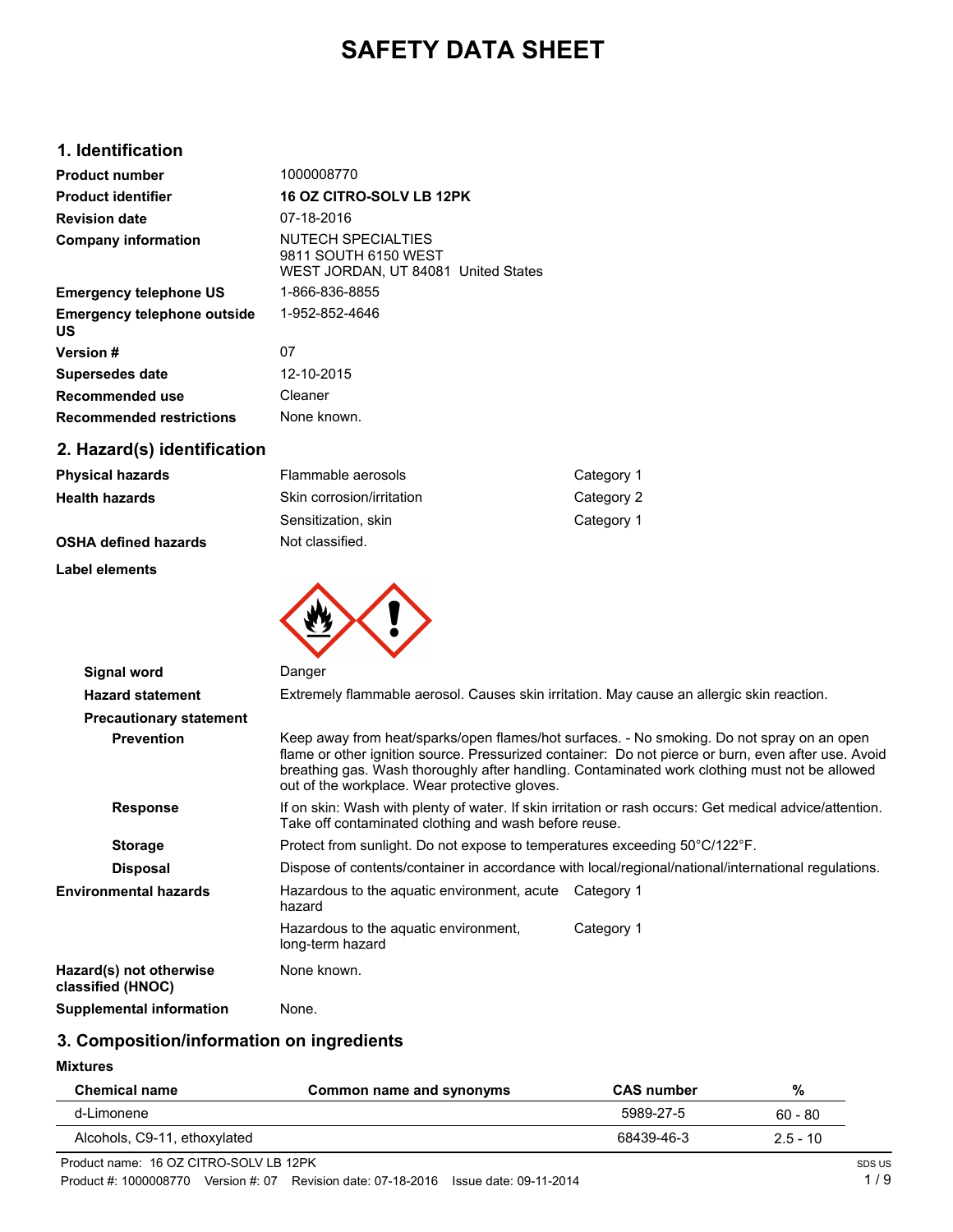| <b>Chemical name</b>                     | Common name and synonyms                                                                                        | <b>CAS</b> number | %          |
|------------------------------------------|-----------------------------------------------------------------------------------------------------------------|-------------------|------------|
| Carbon Dioxide                           |                                                                                                                 | 124-38-9          | $2.5 - 10$ |
| Other components below reportable levels |                                                                                                                 |                   | $10 - 20$  |
|                                          | Deelmeeter thet e oneelfic decorted blantik, andformancedeus of commercitien has heen withheld een staads eeust |                   |            |

| *Designates that a specific chemical identity and/or percentage of composition has been withheld as a trade secret. |  |  |  |
|---------------------------------------------------------------------------------------------------------------------|--|--|--|
|                                                                                                                     |  |  |  |

| 4. First-aid measures                                                        |                                                                                                                                                                                                                                                                                  |
|------------------------------------------------------------------------------|----------------------------------------------------------------------------------------------------------------------------------------------------------------------------------------------------------------------------------------------------------------------------------|
| <b>Inhalation</b>                                                            | Move to fresh air. Call a physician if symptoms develop or persist.                                                                                                                                                                                                              |
| <b>Skin contact</b>                                                          | Remove contaminated clothing immediately and wash skin with soap and water. In case of<br>eczema or other skin disorders: Seek medical attention and take along these instructions. Wash<br>contaminated clothing before reuse.                                                  |
| Eye contact                                                                  | Rinse with water. Get medical attention if irritation develops and persists.                                                                                                                                                                                                     |
| Ingestion                                                                    | In the unlikely event of swallowing contact a physician or poison control center. Rinse mouth.                                                                                                                                                                                   |
| <b>Most important</b><br>symptoms/effects, acute and<br>delayed              | Skin irritation. May cause redness and pain. May cause an allergic skin reaction. Dermatitis. Rash.                                                                                                                                                                              |
| Indication of immediate<br>medical attention and special<br>treatment needed | Provide general supportive measures and treat symptomatically. Keep victim under observation.<br>Symptoms may be delayed.                                                                                                                                                        |
| <b>General information</b>                                                   | Ensure that medical personnel are aware of the material(s) involved, and take precautions to<br>protect themselves. Wash contaminated clothing before reuse.                                                                                                                     |
| 5. Fire-fighting measures                                                    |                                                                                                                                                                                                                                                                                  |
| Suitable extinguishing media                                                 | Water spray. Alcohol resistant foam. Powder. Carbon dioxide (CO2).                                                                                                                                                                                                               |
| Unsuitable extinguishing<br>media                                            | Do not use water jet as an extinguisher, as this will spread the fire.                                                                                                                                                                                                           |
| Specific hazards arising from<br>the chemical                                | Contents under pressure. Pressurized container may explode when exposed to heat or flame.<br>During fire, gases hazardous to health may be formed.                                                                                                                               |
| Special protective equipment<br>and precautions for firefighters             | Firefighters must use standard protective equipment including flame retardant coat, helmet with<br>face shield, gloves, rubber boots, and in enclosed spaces, SCBA.                                                                                                              |
| <b>Fire fighting</b><br>equipment/instructions                               | Move containers from fire area if you can do so without risk. Containers should be cooled with<br>water to prevent vapor pressure build up. For massive fire in cargo area, use unmanned hose<br>holder or monitor nozzles, if possible. If not, withdraw and let fire burn out. |
| <b>Specific methods</b>                                                      | Use standard firefighting procedures and consider the hazards of other involved materials. Move<br>containers from fire area if you can do so without risk. Use water spray to cool unopened<br>containers. In the event of fire and/or explosion do not breathe fumes.          |

General fire hazards **Extremely flammable aerosol.** 

## **6. Accidental release measures**

| <b>Personal precautions,</b><br>protective equipment and<br>emergency procedures | Keep unnecessary personnel away. Keep people away from and upwind of spill/leak. Wear<br>appropriate protective equipment and clothing during clean-up. Avoid breathing gas. Do not touch<br>damaged containers or spilled material unless wearing appropriate protective clothing. Ventilate<br>closed spaces before entering them. Local authorities should be advised if significant spillages<br>cannot be contained. For personal protection, see section 8 of the SDS.                                                                                                                                                                                                                                                                                                                                       |
|----------------------------------------------------------------------------------|--------------------------------------------------------------------------------------------------------------------------------------------------------------------------------------------------------------------------------------------------------------------------------------------------------------------------------------------------------------------------------------------------------------------------------------------------------------------------------------------------------------------------------------------------------------------------------------------------------------------------------------------------------------------------------------------------------------------------------------------------------------------------------------------------------------------|
| <b>Methods and materials for</b><br>containment and cleaning up                  | Refer to attached safety data sheets and/or instructions for use. Stop leak if you can do so without<br>risk. Move the cylinder to a safe and open area if the leak is irreparable. Use water spray to reduce<br>vapors or divert vapor cloud drift. Isolate area until gas has dispersed. Eliminate all ignition<br>sources (no smoking, flares, sparks, or flames in immediate area). Keep combustibles (wood,<br>paper, oil, etc.) away from spilled material. Prevent entry into waterways, sewer, basements or<br>confined areas. Cover with plastic sheet to prevent spreading. Absorb in vermiculite, dry sand or<br>earth and place into containers. Following product recovery, flush area with water.<br>Small Spills: Wipe up with absorbent material (e.g. cloth, fleece). Clean surface thoroughly to |
|                                                                                  | remove residual contamination. For waste disposal, see section 13 of the SDS.                                                                                                                                                                                                                                                                                                                                                                                                                                                                                                                                                                                                                                                                                                                                      |
| <b>Environmental precautions</b>                                                 | Avoid release to the environment. Inform appropriate managerial or supervisory personnel of all<br>environmental releases. Prevent further leakage or spillage if safe to do so. Avoid discharge into<br>drains, water courses or onto the ground.                                                                                                                                                                                                                                                                                                                                                                                                                                                                                                                                                                 |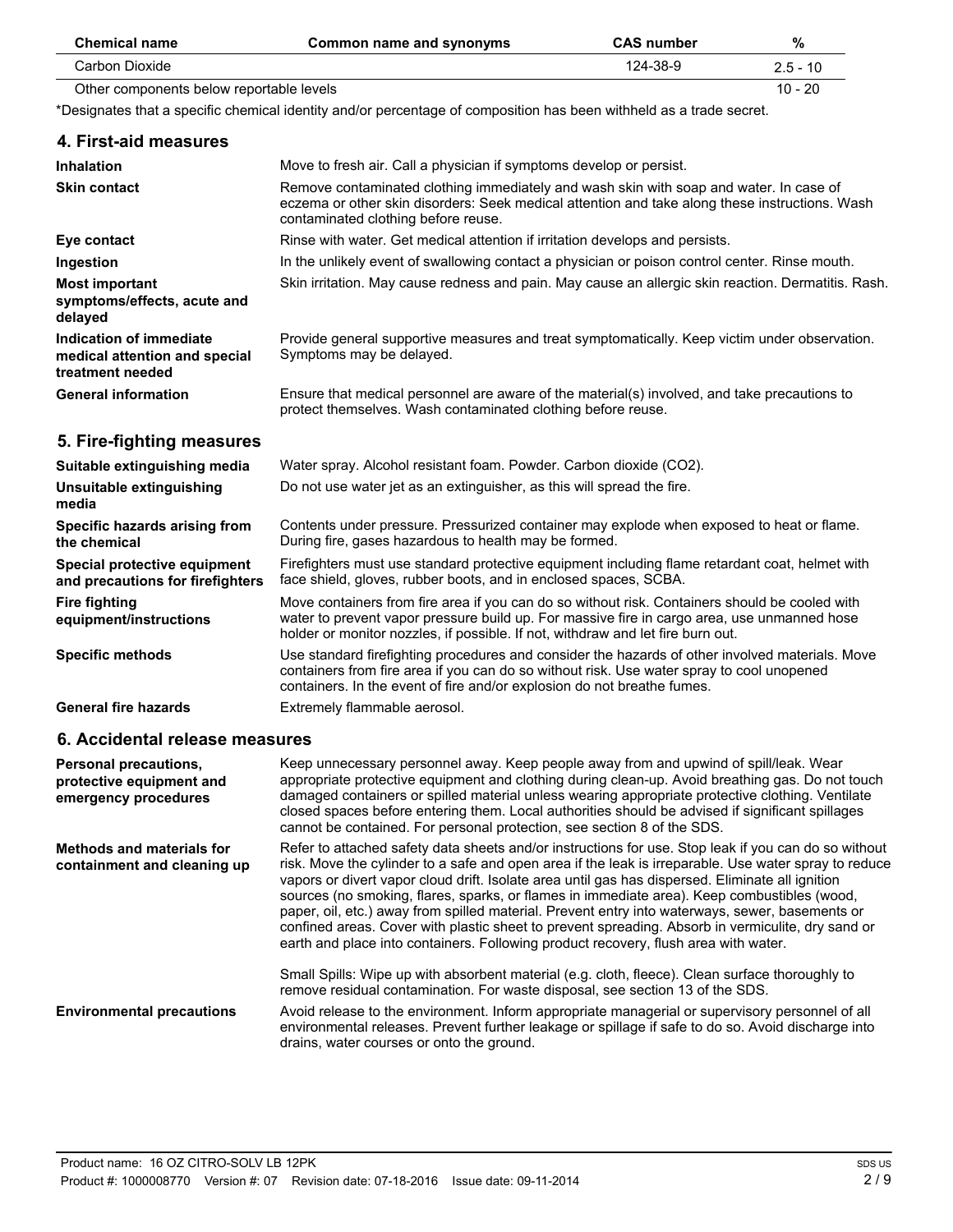# **7. Handling and storage**

| <b>Precautions for safe handling</b>                            | Pressurized container: Do not pierce or burn, even after use. Do not use if spray button is missing<br>or defective. Do not spray on a naked flame or any other incandescent material. Do not smoke<br>while using or until sprayed surface is thoroughly dry. Do not cut, weld, solder, drill, grind, or<br>expose containers to heat, flame, sparks, or other sources of ignition. All equipment used when<br>handling the product must be grounded. Do not re-use empty containers. Avoid breathing gas.<br>Avoid contact with eyes, skin, and clothing. Avoid prolonged exposure. Use only in well-ventilated<br>areas. Wear appropriate personal protective equipment. Avoid release to the environment.<br>Observe good industrial hygiene practices. |
|-----------------------------------------------------------------|-------------------------------------------------------------------------------------------------------------------------------------------------------------------------------------------------------------------------------------------------------------------------------------------------------------------------------------------------------------------------------------------------------------------------------------------------------------------------------------------------------------------------------------------------------------------------------------------------------------------------------------------------------------------------------------------------------------------------------------------------------------|
| Conditions for safe storage,<br>including any incompatibilities | Level 3 Aerosol.                                                                                                                                                                                                                                                                                                                                                                                                                                                                                                                                                                                                                                                                                                                                            |
|                                                                 | Pressurized container. Protect from sunlight and do not expose to temperatures exceeding<br>50°C/122 °F. Do not puncture, incinerate or crush. Do not handle or store near an open flame,<br>heat or other sources of ignition. This material can accumulate static charge which may cause                                                                                                                                                                                                                                                                                                                                                                                                                                                                  |

spark and become an ignition source. Store away from incompatible materials (see Section 10 of

## **8. Exposure controls/personal protection**

the SDS).

#### **Occupational exposure limits**

| <b>Components</b>                           | US. OSHA Table Z-1 Limits for Air Contaminants (29 CFR 1910.1000)<br><b>Type</b> | Value       |
|---------------------------------------------|----------------------------------------------------------------------------------|-------------|
| Carbon Dioxide (CAS<br>$124 - 38 - 9$       | <b>PEL</b>                                                                       | 9000 mg/m3  |
|                                             |                                                                                  | 5000 ppm    |
| <b>US. ACGIH Threshold Limit Values</b>     |                                                                                  |             |
| <b>Components</b>                           | Type                                                                             | Value       |
| Carbon Dioxide (CAS<br>124-38-9)            | <b>STEL</b>                                                                      | 30000 ppm   |
|                                             | <b>TWA</b>                                                                       | 5000 ppm    |
| US. NIOSH: Pocket Guide to Chemical Hazards |                                                                                  |             |
| <b>Components</b>                           | Type                                                                             | Value       |
| Carbon Dioxide (CAS<br>124-38-9)            | <b>STEL</b>                                                                      | 54000 mg/m3 |
|                                             |                                                                                  | 30000 ppm   |
|                                             | TWA                                                                              | 9000 mg/m3  |
|                                             |                                                                                  | 5000 ppm    |

| <b>Biological limit values</b>      | No biological exposure limits noted for the ingredient(s).                                                                                                                                                                                                                                                                                                                                                                                                                                       |
|-------------------------------------|--------------------------------------------------------------------------------------------------------------------------------------------------------------------------------------------------------------------------------------------------------------------------------------------------------------------------------------------------------------------------------------------------------------------------------------------------------------------------------------------------|
| Appropriate engineering<br>controls | Good general ventilation (typically 10 air changes per hour) should be used. Ventilation rates<br>should be matched to conditions. If applicable, use process enclosures, local exhaust ventilation,<br>or other engineering controls to maintain airborne levels below recommended exposure limits. If<br>exposure limits have not been established, maintain airborne levels to an acceptable level. Eye<br>wash facilities and emergency shower must be available when handling this product. |
|                                     | Individual protection measures, such as personal protective equipment                                                                                                                                                                                                                                                                                                                                                                                                                            |
| Eye/face protection                 | Face shield is recommended. Wear safety glasses with side shields (or goggles).                                                                                                                                                                                                                                                                                                                                                                                                                  |
| <b>Skin protection</b>              |                                                                                                                                                                                                                                                                                                                                                                                                                                                                                                  |
| <b>Hand protection</b>              | Wear appropriate chemical resistant gloves. Suitable gloves can be recommended by the glove<br>supplier.                                                                                                                                                                                                                                                                                                                                                                                         |
| <b>Other</b>                        | Wear appropriate chemical resistant clothing. Use of an impervious apron is recommended.                                                                                                                                                                                                                                                                                                                                                                                                         |
| <b>Respiratory protection</b>       | If permissible levels are exceeded use NIOSH mechanical filter / organic vapor cartridge or an<br>air-supplied respirator.                                                                                                                                                                                                                                                                                                                                                                       |
| <b>Thermal hazards</b>              | Wear appropriate thermal protective clothing, when necessary.                                                                                                                                                                                                                                                                                                                                                                                                                                    |
| General hygiene<br>considerations   | When using do not smoke. Always observe good personal hygiene measures, such as washing<br>after handling the material and before eating, drinking, and/or smoking. Routinely wash work<br>clothing and protective equipment to remove contaminants. Contaminated work clothing should not<br>be allowed out of the workplace.                                                                                                                                                                   |

# **9. Physical and chemical properties**

#### **Appearance**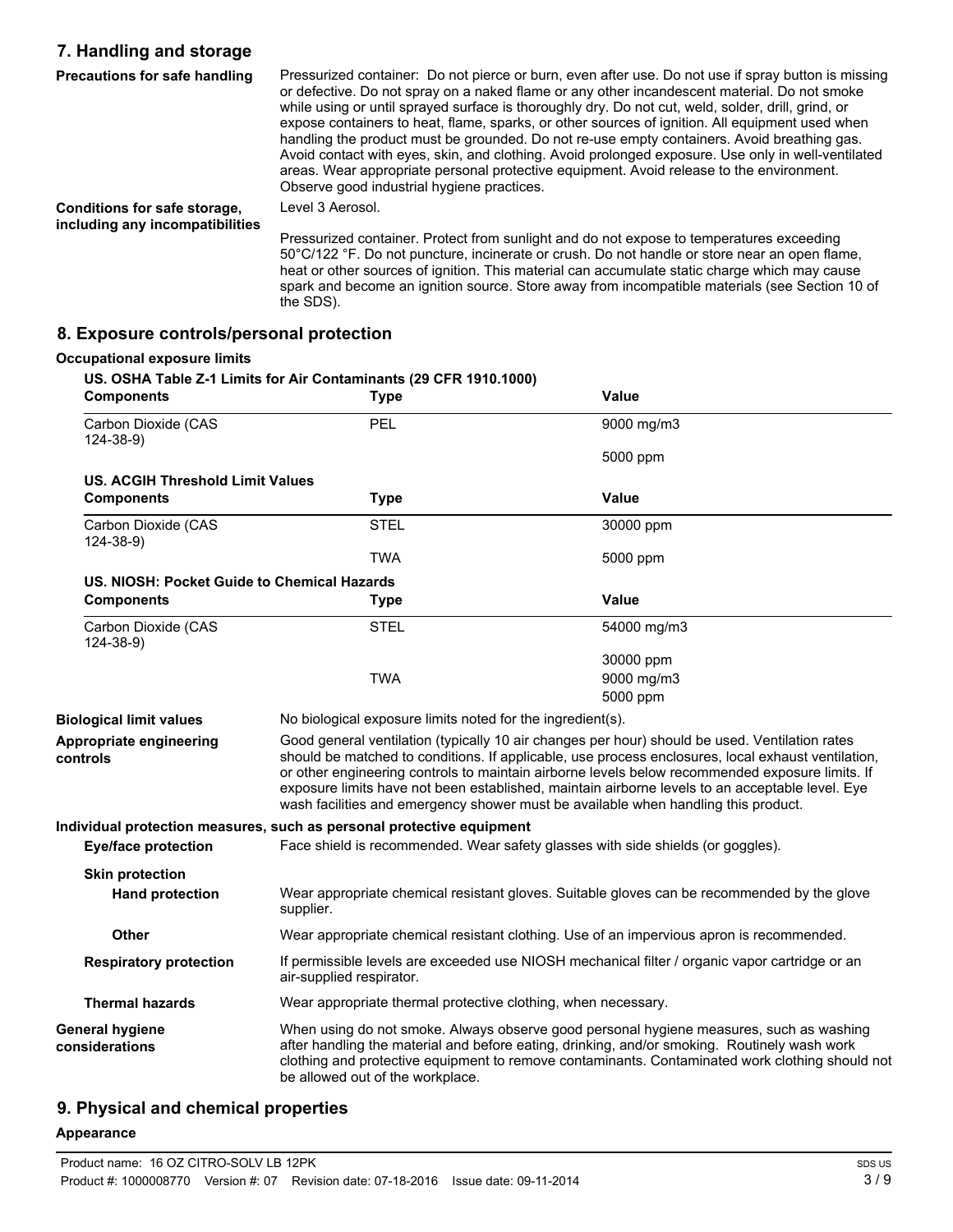| <b>Physical state</b>                             | Gas.                                                                                          |
|---------------------------------------------------|-----------------------------------------------------------------------------------------------|
| Form                                              | Aerosol.                                                                                      |
| Color                                             | Not available.                                                                                |
| Odor                                              | Not available.                                                                                |
| <b>Odor threshold</b>                             | Not available.                                                                                |
| рH                                                | Not available.                                                                                |
| Melting point/freezing point                      | Not available.                                                                                |
| Initial boiling point and boiling<br>range        | 334.18 °F (167.88 °C) estimated                                                               |
| <b>Flash point</b>                                | 181.8 °F (83.2 °C) estimated                                                                  |
| <b>Evaporation rate</b>                           | Not available.                                                                                |
| Flammability (solid, gas)                         | Not available.                                                                                |
| Upper/lower flammability or explosive limits      |                                                                                               |
| <b>Flammability limit - lower</b><br>(%)          | 0.7 % estimated                                                                               |
| <b>Flammability limit - upper</b><br>$(\% )$      | 6.1 % estimated                                                                               |
| Explosive limit - lower (%)                       | Not available.                                                                                |
| Explosive limit - upper (%)                       | Not available.                                                                                |
| Vapor pressure                                    | Not available.                                                                                |
| Vapor density                                     | Not available.                                                                                |
| <b>Relative density</b>                           | Not available.                                                                                |
| Solubility(ies)                                   |                                                                                               |
| <b>Solubility (water)</b>                         | Not available.                                                                                |
| <b>Partition coefficient</b><br>(n-octanol/water) | Not available.                                                                                |
| <b>Auto-ignition temperature</b>                  | 458.6 °F (237 °C) estimated                                                                   |
| <b>Decomposition temperature</b>                  | Not available.                                                                                |
| <b>Viscosity</b>                                  | Not available.                                                                                |
| <b>Other information</b>                          |                                                                                               |
| <b>Explosive properties</b>                       | Not explosive.                                                                                |
| <b>Oxidizing properties</b>                       | Not oxidizing.                                                                                |
| <b>Specific gravity</b>                           | 0.697 estimated                                                                               |
| 10. Stability and reactivity                      |                                                                                               |
| <b>Reactivity</b>                                 | The product is stable and non-reactive under normal conditions of use, storage and transport. |
| <b>Chemical stability</b>                         | Material is stable under normal conditions.                                                   |
| <b>Possibility of hazardous</b>                   | Hazardous polymerization does not occur.                                                      |

| <b>Possibility of hazardous</b><br>reactions | Hazardous polymerization does not occur.                                           |
|----------------------------------------------|------------------------------------------------------------------------------------|
| <b>Conditions to avoid</b>                   | Avoid temperatures exceeding the flash point. Contact with incompatible materials. |
| Incompatible materials                       | Strong oxidizing agents.                                                           |
| <b>Hazardous decomposition</b><br>products   | No hazardous decomposition products are known.                                     |

# **11. Toxicological information**

# **Information on likely routes of exposure**

| <b>Inhalation</b>                                                                  | Prolonged inhalation may be harmful.                                                                   |
|------------------------------------------------------------------------------------|--------------------------------------------------------------------------------------------------------|
| <b>Skin contact</b>                                                                | Causes skin irritation. May cause an allergic skin reaction.                                           |
| Eye contact                                                                        | Direct contact with eyes may cause temporary irritation.                                               |
| Ingestion                                                                          | Expected to be a low ingestion hazard.                                                                 |
| Symptoms related to the<br>physical, chemical and<br>toxicological characteristics | Skin irritation. May cause redness and pain. May cause an allergic skin reaction. Dermatitis.<br>Rash. |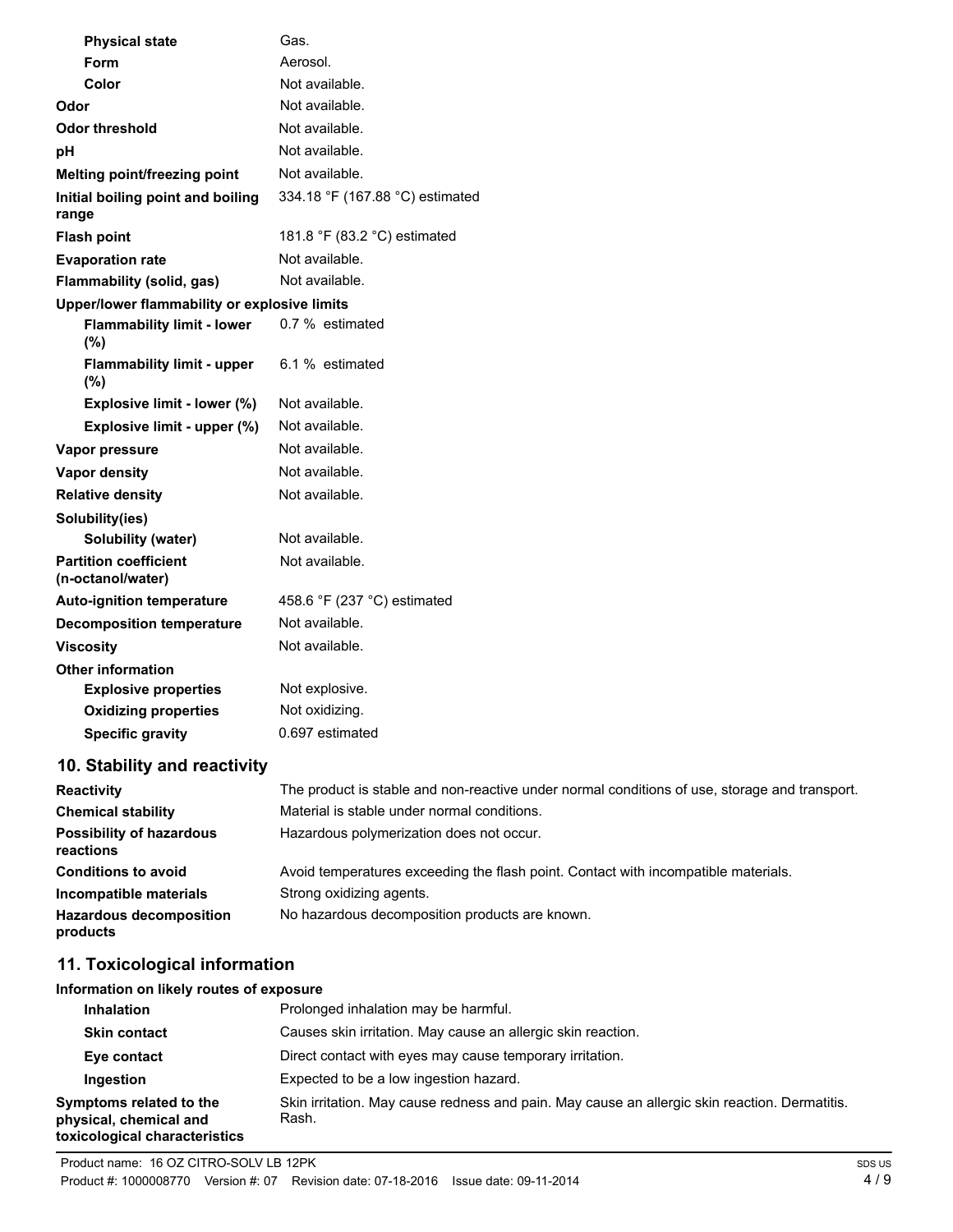| Information on toxicological effects                                             |                                                                                                                     |                                                                              |                                                                                 |  |
|----------------------------------------------------------------------------------|---------------------------------------------------------------------------------------------------------------------|------------------------------------------------------------------------------|---------------------------------------------------------------------------------|--|
| <b>Acute toxicity</b>                                                            |                                                                                                                     | May cause an allergic skin reaction.                                         |                                                                                 |  |
| <b>Components</b>                                                                | <b>Test Results</b><br><b>Species</b>                                                                               |                                                                              |                                                                                 |  |
| Alcohols, C9-11, ethoxylated (CAS 68439-46-3)                                    |                                                                                                                     |                                                                              |                                                                                 |  |
| <b>Acute</b>                                                                     |                                                                                                                     |                                                                              |                                                                                 |  |
| <b>Dermal</b>                                                                    |                                                                                                                     |                                                                              |                                                                                 |  |
| LD50                                                                             | Rabbit                                                                                                              |                                                                              | 2000 mg/kg, 24 Hours                                                            |  |
|                                                                                  | Rat                                                                                                                 |                                                                              | > 2000 mg/kg, 24 Hours                                                          |  |
| <b>Inhalation</b>                                                                |                                                                                                                     |                                                                              |                                                                                 |  |
| Aerosol                                                                          |                                                                                                                     |                                                                              |                                                                                 |  |
| <b>LC50</b>                                                                      | Rat                                                                                                                 |                                                                              | > 1600 mg/m3, 4 Hours                                                           |  |
| Vapor                                                                            |                                                                                                                     |                                                                              |                                                                                 |  |
| <b>LC50</b>                                                                      | Rat                                                                                                                 |                                                                              | > 100 mg/m3, 6 Hours                                                            |  |
| Aerosol                                                                          |                                                                                                                     |                                                                              |                                                                                 |  |
| <b>LC50</b>                                                                      | Rat                                                                                                                 |                                                                              | $> 1.6$ mg/l, 4 Hours                                                           |  |
| Oral<br>LD <sub>50</sub>                                                         | Rat                                                                                                                 |                                                                              |                                                                                 |  |
|                                                                                  |                                                                                                                     |                                                                              | 3488 mg/kg                                                                      |  |
| d-Limonene (CAS 5989-27-5)                                                       |                                                                                                                     |                                                                              |                                                                                 |  |
| <u>Acute</u><br>Oral                                                             |                                                                                                                     |                                                                              |                                                                                 |  |
| LD50                                                                             | Rat                                                                                                                 |                                                                              | > 2000 mg/kg                                                                    |  |
|                                                                                  |                                                                                                                     |                                                                              |                                                                                 |  |
| * Estimates for product may be based on additional component data not shown.     |                                                                                                                     |                                                                              |                                                                                 |  |
| <b>Skin corrosion/irritation</b>                                                 | Causes skin irritation.                                                                                             |                                                                              |                                                                                 |  |
| Serious eye damage/eye<br>irritation                                             | Direct contact with eyes may cause temporary irritation.                                                            |                                                                              |                                                                                 |  |
| Respiratory or skin sensitization                                                |                                                                                                                     |                                                                              |                                                                                 |  |
| <b>Respiratory sensitization</b>                                                 | Not a respiratory sensitizer.                                                                                       |                                                                              |                                                                                 |  |
| <b>Skin sensitization</b>                                                        |                                                                                                                     | May cause an allergic skin reaction.                                         |                                                                                 |  |
| Germ cell mutagenicity                                                           | No data available to indicate product or any components present at greater than 0.1% are<br>mutagenic or genotoxic. |                                                                              |                                                                                 |  |
| Carcinogenicity                                                                  |                                                                                                                     |                                                                              | This product is not considered to be a carcinogen by IARC, ACGIH, NTP, or OSHA. |  |
| IARC Monographs. Overall Evaluation of Carcinogenicity                           |                                                                                                                     |                                                                              |                                                                                 |  |
| d-Limonene (CAS 5989-27-5)                                                       |                                                                                                                     |                                                                              | 3 Not classifiable as to carcinogenicity to humans.                             |  |
| OSHA Specifically Regulated Substances (29 CFR 1910.1001-1050)<br>Not regulated. |                                                                                                                     |                                                                              |                                                                                 |  |
| US. National Toxicology Program (NTP) Report on Carcinogens                      |                                                                                                                     |                                                                              |                                                                                 |  |
| Not listed.                                                                      |                                                                                                                     |                                                                              |                                                                                 |  |
| <b>Reproductive toxicity</b>                                                     |                                                                                                                     | This product is not expected to cause reproductive or developmental effects. |                                                                                 |  |
| Specific target organ toxicity -<br>single exposure                              | Not classified.                                                                                                     |                                                                              |                                                                                 |  |
| Specific target organ toxicity -<br>repeated exposure                            | Not classified.                                                                                                     |                                                                              |                                                                                 |  |
| <b>Aspiration hazard</b>                                                         | Not an aspiration hazard.                                                                                           |                                                                              |                                                                                 |  |
| <b>Chronic effects</b>                                                           | Prolonged inhalation may be harmful.                                                                                |                                                                              |                                                                                 |  |
|                                                                                  |                                                                                                                     |                                                                              |                                                                                 |  |
| 12. Ecological information                                                       |                                                                                                                     |                                                                              |                                                                                 |  |
| <b>Ecotoxicity</b>                                                               | Very toxic to aquatic life with long lasting effects.                                                               |                                                                              |                                                                                 |  |
| <b>Components</b>                                                                | <b>Species</b>                                                                                                      |                                                                              | <b>Test Results</b>                                                             |  |
| Alcohols, C9-11, ethoxylated (CAS 68439-46-3)                                    |                                                                                                                     |                                                                              |                                                                                 |  |
| <b>Aquatic</b>                                                                   |                                                                                                                     |                                                                              |                                                                                 |  |
| Crustacea                                                                        | EC50                                                                                                                | Water flea (Daphnia magna)                                                   | 2.9 - 8.5 mg/l, 48 hours                                                        |  |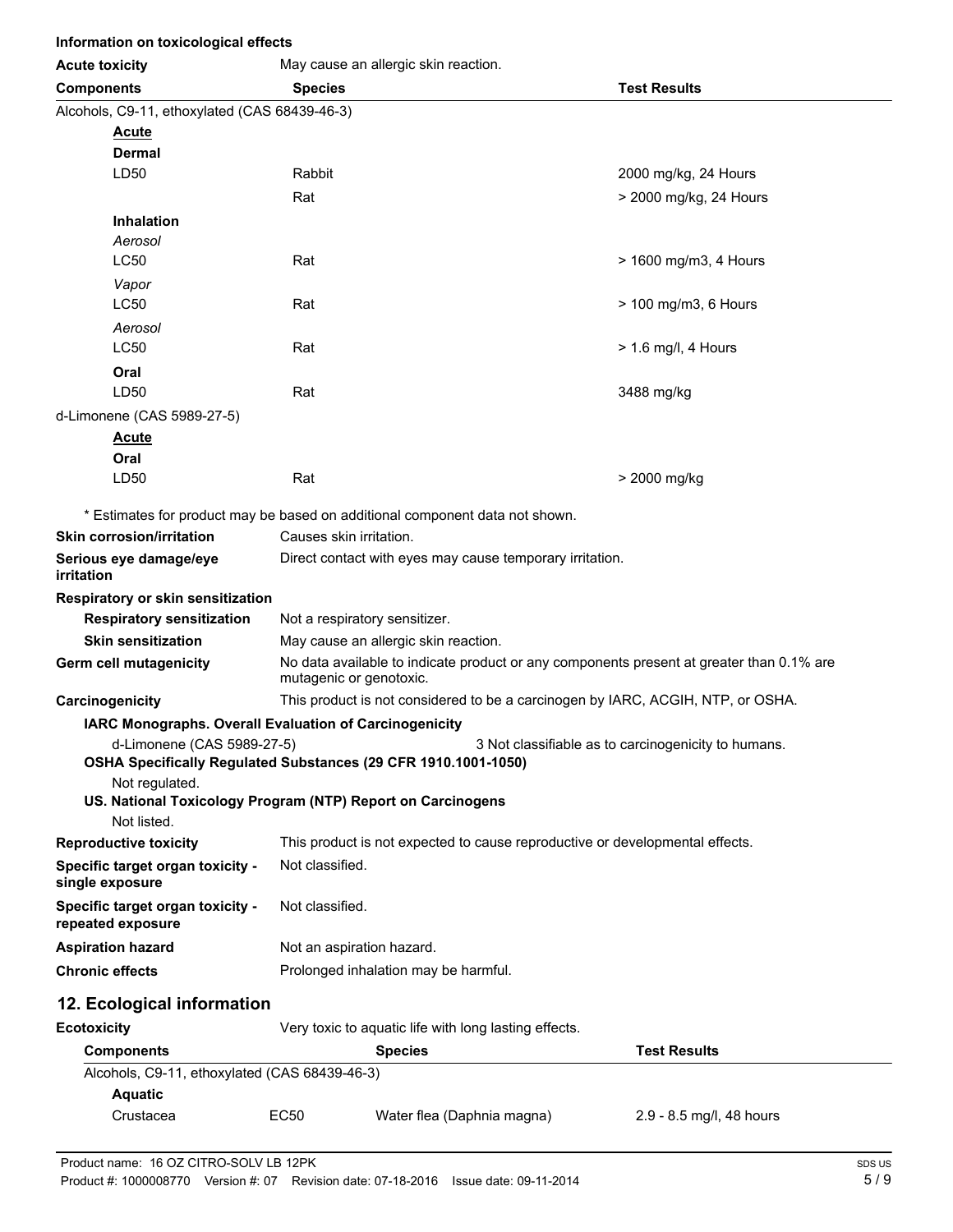| <b>Components</b>                                 |                                                                                                                   | <b>Species</b>                                                                                                                                                                                                                                                                                                                                                                                      | <b>Test Results</b> |
|---------------------------------------------------|-------------------------------------------------------------------------------------------------------------------|-----------------------------------------------------------------------------------------------------------------------------------------------------------------------------------------------------------------------------------------------------------------------------------------------------------------------------------------------------------------------------------------------------|---------------------|
| Fish                                              | <b>LC50</b>                                                                                                       | Fathead minnow (Pimephales promelas) 6 - 12 mg/l, 96 hours                                                                                                                                                                                                                                                                                                                                          |                     |
| d-Limonene (CAS 5989-27-5)                        |                                                                                                                   |                                                                                                                                                                                                                                                                                                                                                                                                     |                     |
| <b>Aquatic</b>                                    |                                                                                                                   |                                                                                                                                                                                                                                                                                                                                                                                                     |                     |
| Crustacea                                         | <b>EC50</b>                                                                                                       | Water flea (Daphnia pulex)                                                                                                                                                                                                                                                                                                                                                                          | 69.6 mg/l, 48 hours |
| Fish                                              | <b>LC50</b>                                                                                                       | Fathead minnow (Pimephales promelas) 0.619 - 0.796 mg/l, 96 hours                                                                                                                                                                                                                                                                                                                                   |                     |
|                                                   |                                                                                                                   | * Estimates for product may be based on additional component data not shown.                                                                                                                                                                                                                                                                                                                        |                     |
| <b>Persistence and degradability</b>              |                                                                                                                   | No data is available on the degradability of this product.                                                                                                                                                                                                                                                                                                                                          |                     |
| <b>Bioaccumulative potential</b>                  |                                                                                                                   |                                                                                                                                                                                                                                                                                                                                                                                                     |                     |
| Partition coefficient n-octanol / water (log Kow) |                                                                                                                   |                                                                                                                                                                                                                                                                                                                                                                                                     |                     |
| d-Limonene                                        | 4.232                                                                                                             |                                                                                                                                                                                                                                                                                                                                                                                                     |                     |
| <b>Mobility in soil</b>                           | No data available.                                                                                                |                                                                                                                                                                                                                                                                                                                                                                                                     |                     |
| <b>Other adverse effects</b>                      |                                                                                                                   | No other adverse environmental effects (e.g. ozone depletion, photochemical ozone creation<br>potential, endocrine disruption, global warming potential) are expected from this component.                                                                                                                                                                                                          |                     |
| 13. Disposal considerations                       |                                                                                                                   |                                                                                                                                                                                                                                                                                                                                                                                                     |                     |
| <b>Disposal instructions</b>                      | regulations.                                                                                                      | Collect and reclaim or dispose in sealed containers at licensed waste disposal site. Contents<br>under pressure. Do not puncture, incinerate or crush. Do not allow this material to drain into<br>sewers/water supplies. Do not contaminate ponds, waterways or ditches with chemical or used<br>container. Dispose of contents/container in accordance with local/regional/national/international |                     |
| Local disposal regulations                        |                                                                                                                   | Dispose in accordance with all applicable regulations.                                                                                                                                                                                                                                                                                                                                              |                     |
| <b>Hazardous waste code</b>                       | The waste code should be assigned in discussion between the user, the producer and the waste<br>disposal company. |                                                                                                                                                                                                                                                                                                                                                                                                     |                     |
| Waste from residues / unused<br>products          | Disposal instructions).                                                                                           | Dispose of in accordance with local regulations. Empty containers or liners may retain some<br>product residues. This material and its container must be disposed of in a safe manner (see:                                                                                                                                                                                                         |                     |
| <b>Contaminated packaging</b>                     |                                                                                                                   | Since emptied containers may retain product residue, follow label warnings even after container is<br>emptied. Empty containers should be taken to an approved waste handling site for recycling or<br>disposal. Do not re-use empty containers.                                                                                                                                                    |                     |
| 14. Transport information                         |                                                                                                                   |                                                                                                                                                                                                                                                                                                                                                                                                     |                     |

#### **DOT**

| <b>UN number</b><br>UN proper shipping name<br>Transport hazard class(es) | UN1950<br>Aerosols, flammable, (each not exceeding 1 L capacity)                                     |
|---------------------------------------------------------------------------|------------------------------------------------------------------------------------------------------|
| <b>Class</b>                                                              | 2.1                                                                                                  |
| Subsidiary risk                                                           | -                                                                                                    |
| Label(s)                                                                  | 2.1                                                                                                  |
| Packing group                                                             | Not applicable.                                                                                      |
|                                                                           | Special precautions for user Read safety instructions, SDS and emergency procedures before handling. |
| <b>Special provisions</b>                                                 | N82                                                                                                  |
| <b>Packaging exceptions</b>                                               | 306                                                                                                  |
| Packaging non bulk                                                        | None                                                                                                 |
| Packaging bulk                                                            | None                                                                                                 |

This product meets the exception requirements of section 173.306 as a limited quantity and may be shipped as a limited quantity. Until 12/31/2020, the "Consumer Commodity - ORM-D" marking may still be used in place of the new limited quantity diamond mark for packages of UN 1950 Aerosols. Limited quantities require the limited quantity diamond mark on cartons after 12/31/20 and may be used now in place of the "Consumer Commodity ORM-D" marking and both may be displayed concurrently.

#### **IATA**

| <b>UN number</b><br>UN proper shipping name<br>Transport hazard class(es) | UN1950<br>Aerosols, flammable |
|---------------------------------------------------------------------------|-------------------------------|
| Class                                                                     | 21                            |
| <b>Subsidiary risk</b>                                                    |                               |
| Label(s)                                                                  | 21                            |
| Packing group                                                             | Not applicable.               |
| <b>Environmental hazards</b>                                              | Yes                           |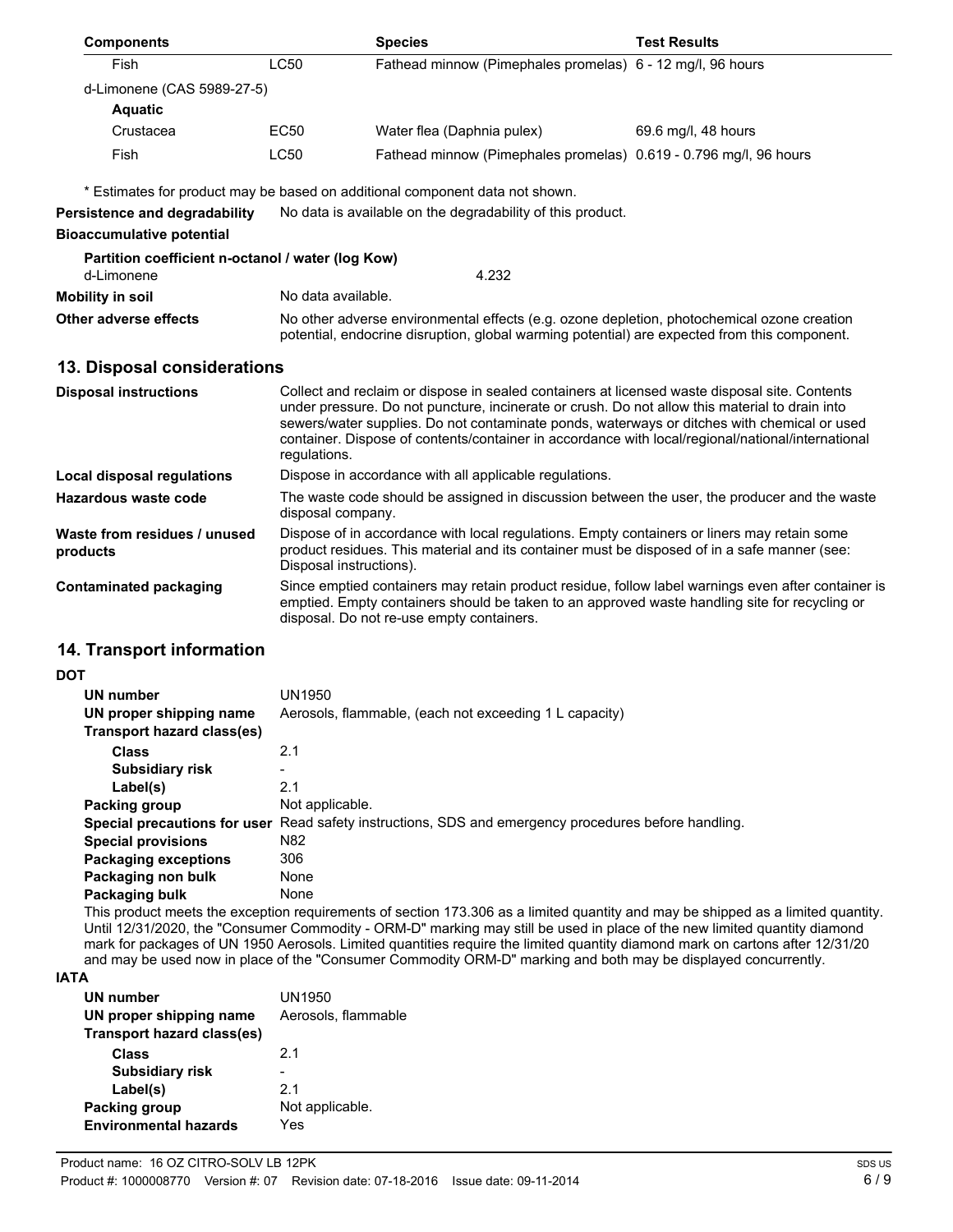**ERG Code** 10L **Special precautions for user** Read safety instructions, SDS and emergency procedures before handling. **Passenger and cargo** Allowed with restrictions. **aircraft Other information Cargo aircraft only** Allowed with restrictions. **Packaging Exceptions** LTD QTY **IMDG UN number** UN1950 **UN proper shipping name** AEROSOLS **Class** 2.1 **Transport hazard class(es) Subsidiary risk** - **Label(s)** 2.1 **Packing group** Not applicable. **Marine pollutant** Yes **Environmental hazards EmS** F-D, S-U **Special precautions for user** Read safety instructions, SDS and emergency procedures before handling. **Packaging Exceptions** LTD QTY **Transport in bulk according to** Not applicable. **Annex II of MARPOL 73/78 and the IBC Code DOT**



**Marine pollutant**



# **15. Regulatory information**

**US federal regulations**

This product is a "Hazardous Chemical" as defined by the OSHA Hazard Communication Standard, 29 CFR 1910.1200.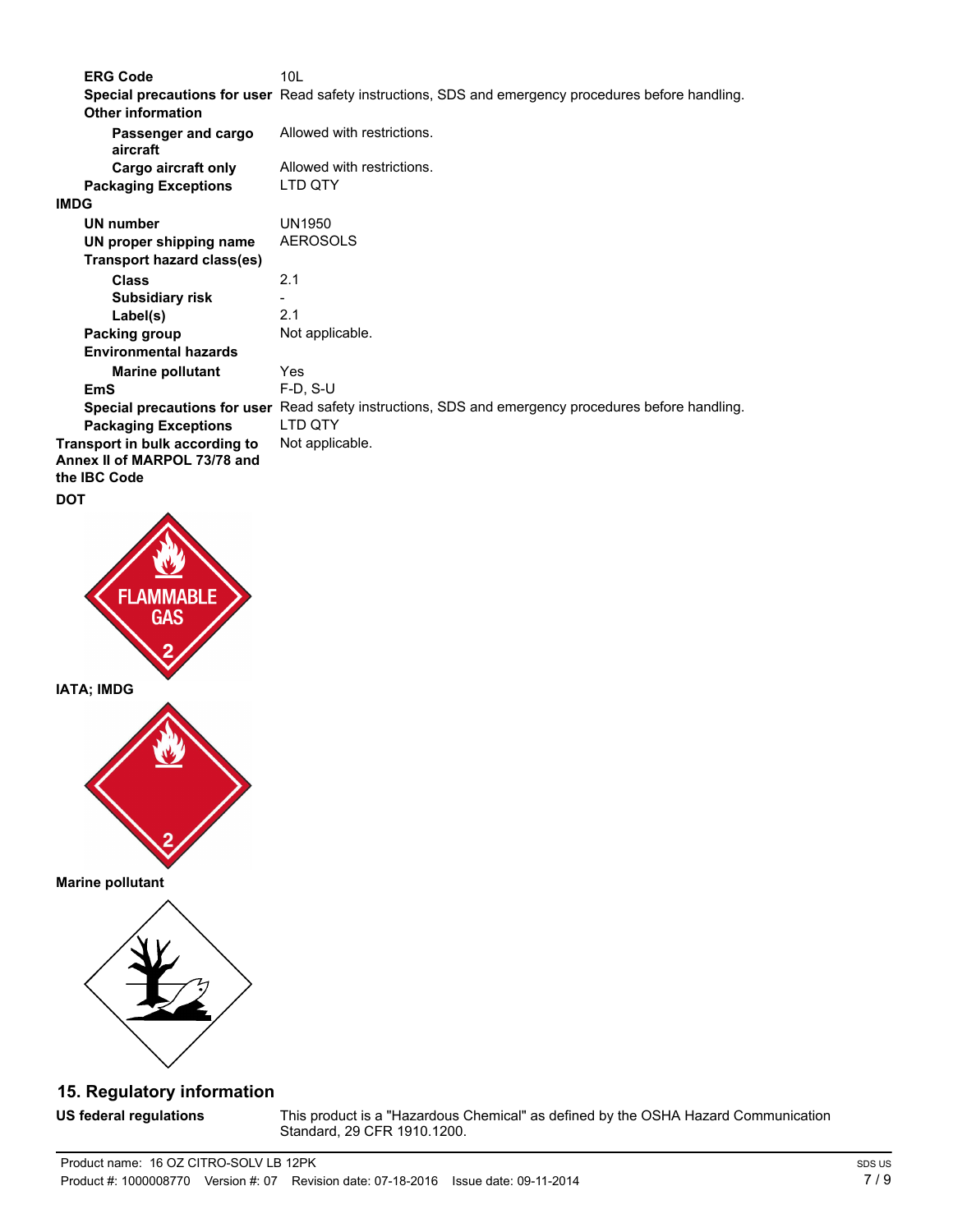| TSCA Section 12(b) Export Notification (40 CFR 707, Subpt. D)                            |                                                                                            |                                                                                                                  |                        |
|------------------------------------------------------------------------------------------|--------------------------------------------------------------------------------------------|------------------------------------------------------------------------------------------------------------------|------------------------|
| Not regulated.<br><b>CERCLA Hazardous Substance List (40 CFR 302.4)</b>                  |                                                                                            |                                                                                                                  |                        |
| Not listed.                                                                              |                                                                                            |                                                                                                                  |                        |
| <b>SARA 304 Emergency release notification</b>                                           |                                                                                            |                                                                                                                  |                        |
| Not regulated.                                                                           |                                                                                            |                                                                                                                  |                        |
| OSHA Specifically Regulated Substances (29 CFR 1910.1001-1050)                           |                                                                                            |                                                                                                                  |                        |
| Not regulated.                                                                           |                                                                                            |                                                                                                                  |                        |
| Superfund Amendments and Reauthorization Act of 1986 (SARA)                              | Immediate Hazard - Yes                                                                     |                                                                                                                  |                        |
| <b>Hazard categories</b>                                                                 | Delayed Hazard - No<br>Fire Hazard - Yes<br>Pressure Hazard - No<br>Reactivity Hazard - No |                                                                                                                  |                        |
| <b>SARA 302 Extremely hazardous substance</b><br>Not listed.                             |                                                                                            |                                                                                                                  |                        |
| SARA 311/312 Hazardous                                                                   | No                                                                                         |                                                                                                                  |                        |
| chemical                                                                                 |                                                                                            |                                                                                                                  |                        |
| SARA 313 (TRI reporting)<br>Not regulated.                                               |                                                                                            |                                                                                                                  |                        |
| Other federal regulations                                                                |                                                                                            |                                                                                                                  |                        |
| Clean Air Act (CAA) Section 112 Hazardous Air Pollutants (HAPs) List                     |                                                                                            |                                                                                                                  |                        |
| Not regulated.                                                                           |                                                                                            | Clean Air Act (CAA) Section 112(r) Accidental Release Prevention (40 CFR 68.130)                                 |                        |
| Not regulated.                                                                           |                                                                                            |                                                                                                                  |                        |
| <b>Safe Drinking Water Act</b><br>(SDWA)                                                 | Not regulated.                                                                             |                                                                                                                  |                        |
| <b>US state regulations</b>                                                              |                                                                                            |                                                                                                                  |                        |
|                                                                                          |                                                                                            | US. California Controlled Substances. CA Department of Justice (California Health and Safety Code Section 11100) |                        |
| Not listed.                                                                              |                                                                                            |                                                                                                                  |                        |
| US. Massachusetts RTK - Substance List                                                   |                                                                                            |                                                                                                                  |                        |
| Carbon Dioxide (CAS 124-38-9)<br>US. New Jersey Worker and Community Right-to-Know Act   |                                                                                            |                                                                                                                  |                        |
| Carbon Dioxide (CAS 124-38-9)<br>US. Pennsylvania Worker and Community Right-to-Know Law |                                                                                            |                                                                                                                  |                        |
| Carbon Dioxide (CAS 124-38-9)                                                            |                                                                                            |                                                                                                                  |                        |
| <b>US. Rhode Island RTK</b>                                                              |                                                                                            |                                                                                                                  |                        |
| Not regulated.                                                                           |                                                                                            |                                                                                                                  |                        |
| US. California Proposition 65                                                            |                                                                                            |                                                                                                                  |                        |
|                                                                                          |                                                                                            | WARNING: This product contains a chemical known to the State of California to cause cancer.                      |                        |
|                                                                                          |                                                                                            | US - California Proposition 65 - CRT: Listed date/Carcinogenic substance                                         |                        |
| Solvent Yellow 14 (CAS 842-07-9)                                                         |                                                                                            | Listed: May 15, 1998                                                                                             |                        |
| <b>International Inventories</b>                                                         |                                                                                            |                                                                                                                  |                        |
| Country(s) or region                                                                     | Inventory name                                                                             |                                                                                                                  | On inventory (yes/no)* |
| Australia<br>Canada                                                                      |                                                                                            | Australian Inventory of Chemical Substances (AICS)                                                               | Yes<br>Yes             |
| Canada                                                                                   | Domestic Substances List (DSL)<br>Non-Domestic Substances List (NDSL)                      |                                                                                                                  | No                     |
| China                                                                                    |                                                                                            | Inventory of Existing Chemical Substances in China (IECSC)                                                       | Yes                    |
| Europe                                                                                   |                                                                                            | European Inventory of Existing Commercial Chemical                                                               | Yes                    |
|                                                                                          | Substances (EINECS)                                                                        |                                                                                                                  |                        |
| Europe                                                                                   |                                                                                            | European List of Notified Chemical Substances (ELINCS)                                                           | No                     |
| Japan                                                                                    |                                                                                            | Inventory of Existing and New Chemical Substances (ENCS)                                                         | No                     |
| Korea                                                                                    | Existing Chemicals List (ECL)                                                              |                                                                                                                  | Yes                    |

New Zealand New Zealand Inventory **New Zealand Inventory New Zealand Inventory**